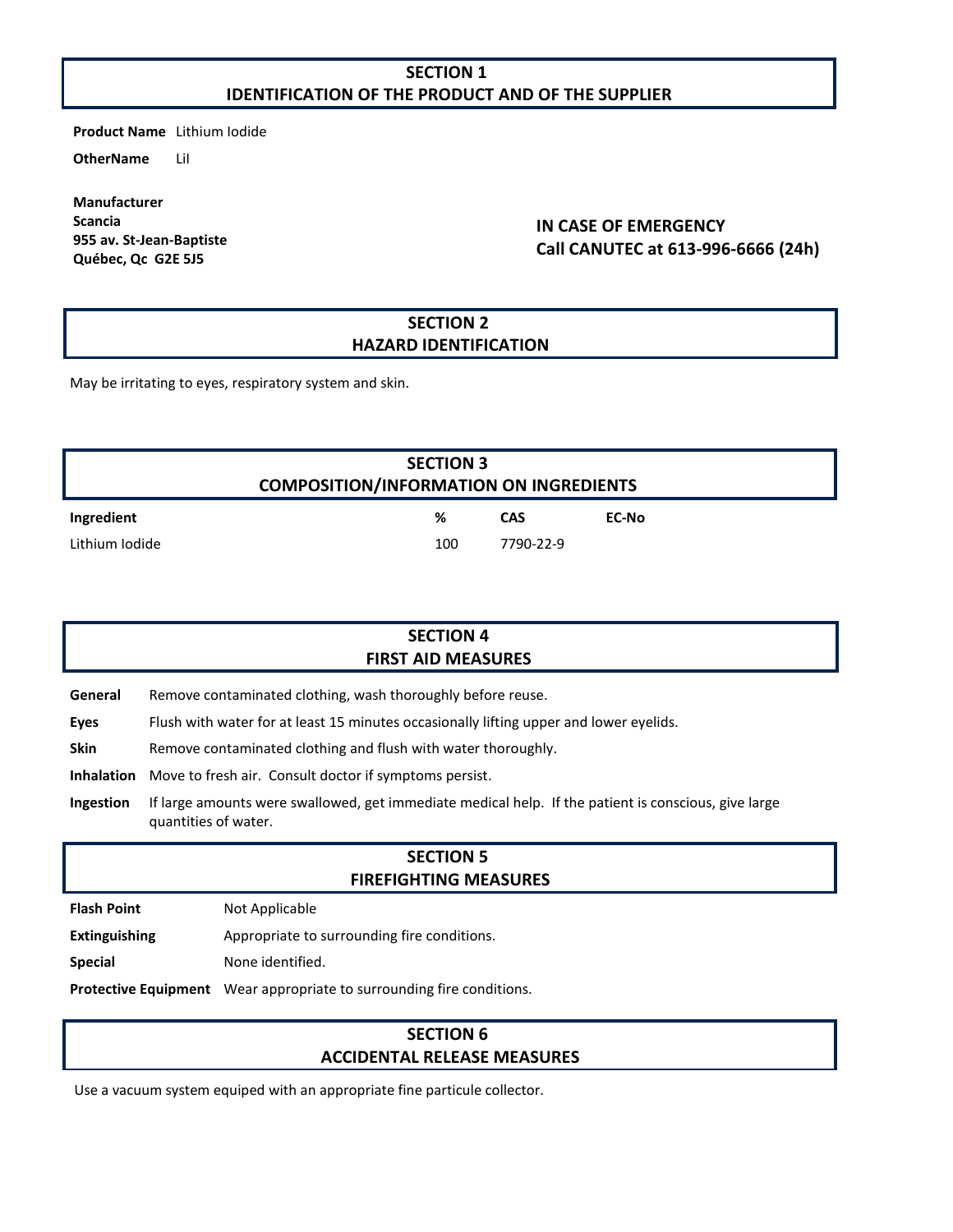## **SECTION 7 HANDLING AND STORAGE**

Have an immediate availability of an eye wash in case of emergency. Store at room temperature. Keep the container tightly closed.. Use good Laboratory Practice when working with any chemical whether it is considered hazardous or not.

## **SECTION 8 EXPOSURE CONTROLS/PERSONAL PROTECTION**

Wear goggles and gloves. Use respirator if particles are raised when using this.

| <b>SECTION 9</b><br>PHYSICAL AND CHEMICAL PROPERTIES |                    |                      |                          |  |  |
|------------------------------------------------------|--------------------|----------------------|--------------------------|--|--|
| Form                                                 | <b>Beads</b>       | <b>Boiling point</b> | N/A                      |  |  |
| <b>Molecular weight</b>                              | 187.89 $g/mol$     | <b>Solubility</b>    | 2 300 g/l (water, 20 °C) |  |  |
| Appearance                                           | Yellowish crystals | Flash point          | N/A                      |  |  |
| <b>Density</b>                                       | 3,48 g/m (20 °C)   | Decomposition temp.  | N/A                      |  |  |
| рH                                                   | N/A                | Flammability         | N/A                      |  |  |
| melting point/freezing point 75 °C                   |                    | Vapor pressure       | N/A                      |  |  |

| <b>SECTION 10</b>               |  |  |
|---------------------------------|--|--|
| <b>STABILITY AND REACTIVITY</b> |  |  |

**Stability** Stable under normal storage and use.

**Reactivity** No information.

**Hazardous reactions** No information.

**Conditions to avoid** No information.

**Matériaux incompatible** No information.

**Hazardous decomposition**  No information.

### **SECTION 11 TOXICOLOGICAL INFORMATION**

**General** May irritate skin. Taken orally, Lithium salts can cause nausea, vomiting and abdominal pain. Central nervous system effects including slurred speech, blurred vision, dizziness, sensory loss, convulsions and stupor have been reported. Chronically, lithium effects the central nervous system, kidneys, gastrointestinal tract and causes Dermatological reactions. May cause fatigue, weight loss and thyroid disturbance. Signs of lithium poisoning are anorexia, general weakness, dehydration and dryness of the mouth

**Toxicity** No Information available